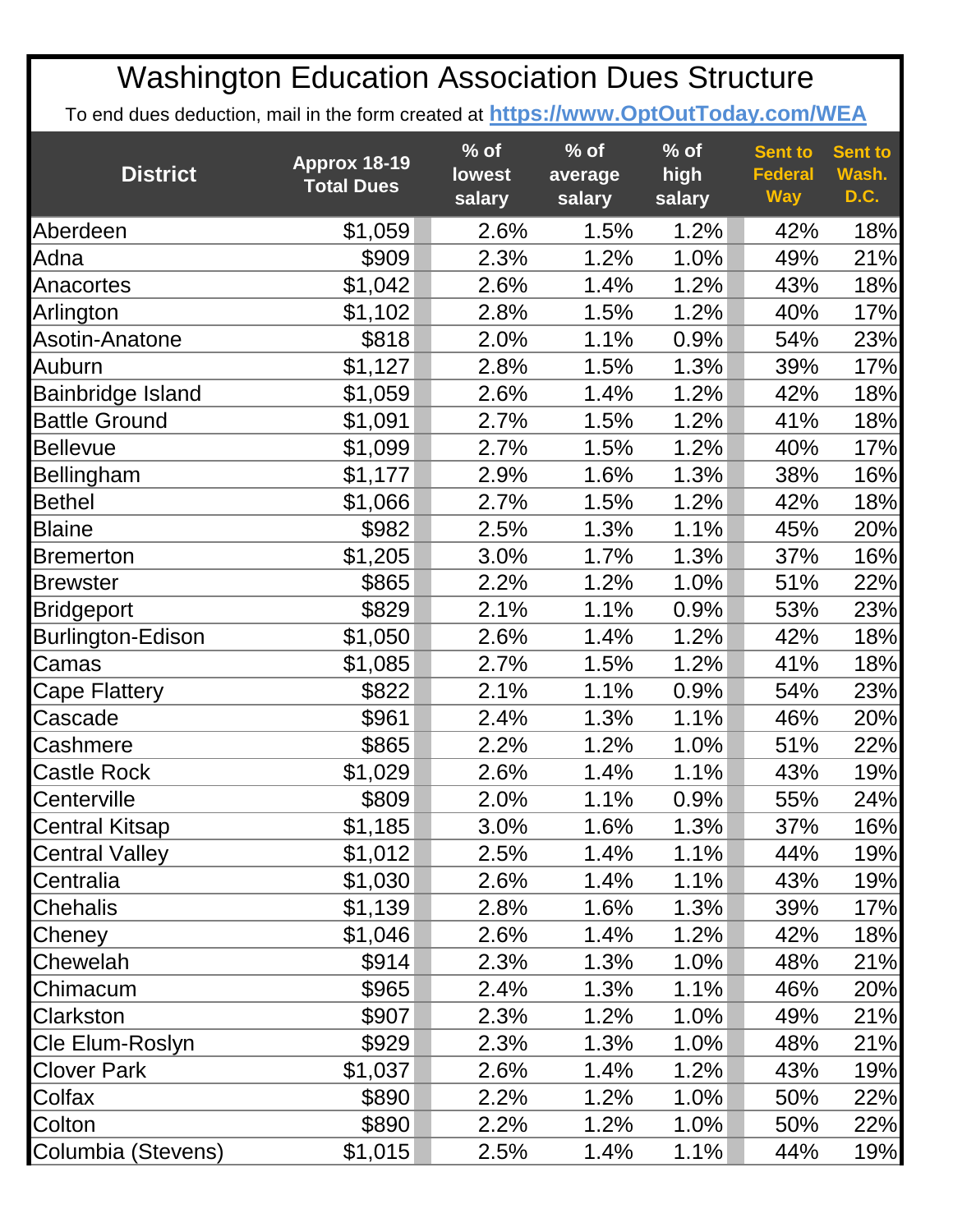| <b>District</b>        | Approx 18-19<br><b>Total Dues</b> | $%$ of<br><b>lowest</b><br>salary | $%$ of<br>average<br>salary | $%$ of<br>high<br>salary | <b>Sent to</b><br><b>Federal</b><br><b>Way</b> | <b>Sent to</b><br>Wash.<br>D.C. |
|------------------------|-----------------------------------|-----------------------------------|-----------------------------|--------------------------|------------------------------------------------|---------------------------------|
| Columbia (Walla Walla) | \$895                             | 2.2%                              | 1.2%                        | 1.0%                     | 49%                                            | 21%                             |
| Colville               | \$950                             | 2.4%                              | 1.3%                        | 1.1%                     | 47%                                            | 20%                             |
| Concrete               | \$862                             | 2.2%                              | 1.2%                        | 1.0%                     | 51%                                            | 22%                             |
| Conway                 | \$1,102                           | 2.8%                              | 1.5%                        | 1.2%                     | 40%                                            | 17%                             |
| Cosmopolis             | \$1,040                           | 2.6%                              | 1.4%                        | 1.2%                     | 43%                                            | 18%                             |
| Coulee-Hartline        | \$955                             | 2.4%                              | 1.3%                        | 1.1%                     | 46%                                            | 20%                             |
| Coupeville             | \$1,012                           | 2.5%                              | 1.4%                        | 1.1%                     | 44%                                            | 19%                             |
| Crescent               | \$825                             | 2.1%                              | 1.1%                        | 0.9%                     | 54%                                            | 23%                             |
| Creston                | \$815                             | 2.0%                              | 1.1%                        | 0.9%                     | 54%                                            | 24%                             |
| Curlew                 | \$805                             | 2.0%                              | 1.1%                        | 0.9%                     | 55%                                            | 24%                             |
| Cusick                 | \$914                             | 2.3%                              | 1.3%                        | 1.0%                     | 48%                                            | 21%                             |
| Darrington             | \$922                             | 2.3%                              | 1.3%                        | 1.0%                     | 48%                                            | 21%                             |
| Davenport              | \$854                             | 2.1%                              | 1.2%                        | 0.9%                     | 52%                                            | 22%                             |
| Dayton & Starbuck      | \$895                             | 2.2%                              | 1.2%                        | 1.0%                     | 49%                                            | 21%                             |
| Deer Park              | \$1,010                           | 2.5%                              | 1.4%                        | 1.1%                     | 44%                                            | 19%                             |
| Dieringer              | \$890                             | 2.2%                              | 1.2%                        | 1.0%                     | 50%                                            | 22%                             |
| East Valley (Spo)      | \$950                             | 2.4%                              | 1.3%                        | 1.1%                     | 47%                                            | 20%                             |
| East Valley (Yak)      | \$979                             | 2.4%                              | 1.3%                        | 1.1%                     | 45%                                            | 20%                             |
| Eastmont               | \$1,174                           | 2.9%                              | 1.6%                        | 1.3%                     | 38%                                            | 16%                             |
| Easton                 | \$834                             | 2.1%                              | 1.1%                        | 0.9%                     | 53%                                            | 23%                             |
| Eatonville             | \$960                             | 2.4%                              | 1.3%                        | 1.1%                     | 46%                                            | 20%                             |
| <b>Edmonds</b>         | \$1,047                           | 2.6%                              | 1.4%                        | 1.2%                     | 42%                                            | 18%                             |
| Ellensburg             | \$970                             | 2.4%                              | 1.3%                        | 1.1%                     | 46%                                            | 20%                             |
| Elma                   | \$1,040                           | 2.6%                              | 1.4%                        | 1.2%                     | 43%                                            | 18%                             |
| Endicott               | \$828                             | 2.1%                              | 1.1%                        | 0.9%                     | 53%                                            | 23%                             |
| Entiat                 | \$865                             | 2.2%                              | 1.2%                        | 1.0%                     | 51%                                            | 22%                             |
| Enumclaw               | \$1,007                           | 2.5%                              | 1.4%                        | 1.1%                     | 44%                                            | 19%                             |
| Ephrata                | \$907                             | 2.3%                              | 1.2%                        | 1.0%                     | 49%                                            | 21%                             |
| Everett                | \$1,214                           | 3.0%                              | 1.7%                        | 1.3%                     | 36%                                            | 16%                             |
| Evergreen              | \$1,025                           | 2.6%                              | 1.4%                        | 1.1%                     | 43%                                            | 19%                             |
| <b>Federal Way</b>     | \$1,007                           | 2.5%                              | 1.4%                        | 1.1%                     | 44%                                            | 19%                             |
| Ferndale               | \$1,114                           | 2.8%                              | 1.5%                        | 1.2%                     | 40%                                            | 17%                             |
| Fife                   | \$960                             | 2.4%                              | 1.3%                        | 1.1%                     | 46%                                            | 20%                             |
| Finley                 | \$919                             | 2.3%                              | 1.3%                        | 1.0%                     | 48%                                            | 21%                             |
| Forks                  | \$885                             | 2.2%                              | 1.2%                        | 1.0%                     | 50%                                            | 22%                             |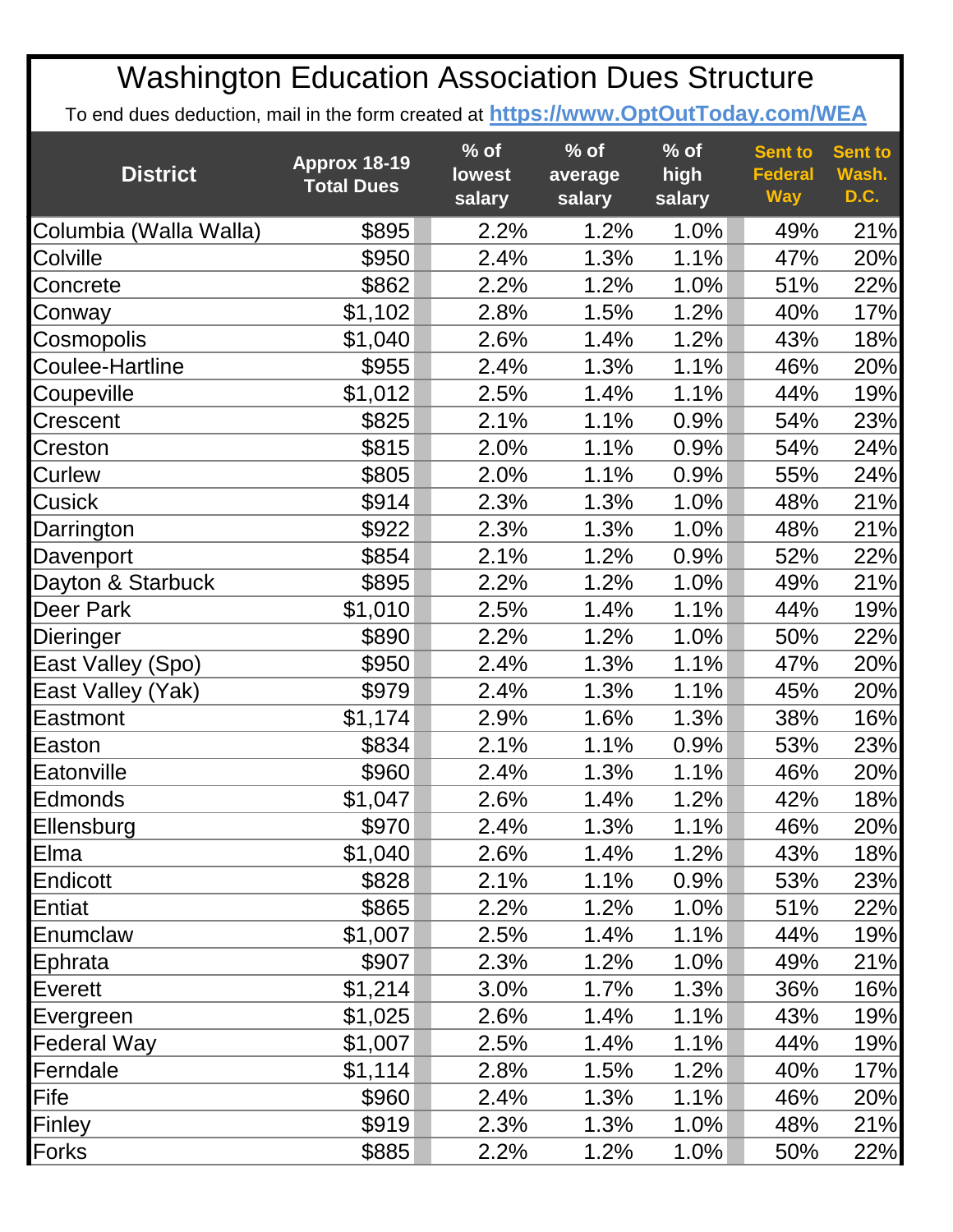| <b>District</b>         | Approx 18-19<br><b>Total Dues</b> | $%$ of<br><b>lowest</b><br>salary | $%$ of<br>average<br>salary | $%$ of<br>high<br>salary | <b>Sent to</b><br><b>Federal</b><br><b>Way</b> | <b>Sent to</b><br>Wash.<br>D.C. |
|-------------------------|-----------------------------------|-----------------------------------|-----------------------------|--------------------------|------------------------------------------------|---------------------------------|
| <b>Franklin Pierce</b>  | \$1,052                           | 2.6%                              | 1.4%                        | 1.2%                     | 42%                                            | 18%                             |
| Freeman                 | \$933                             | 2.3%                              | 1.3%                        | 1.0%                     | 47%                                            | 21%                             |
| Garfield-Palouse        | \$962                             | 2.4%                              | 1.3%                        | 1.1%                     | 46%                                            | 20%                             |
| Palouse-Garfield        | \$962                             | 2.4%                              | 1.3%                        | 1.1%                     | 46%                                            | 20%                             |
| Goldendale              | \$869                             | 2.2%                              | 1.2%                        | 1.0%                     | 51%                                            | 22%                             |
| <b>Grand Coulee Dam</b> | \$925                             | 2.3%                              | 1.3%                        | 1.0%                     | 48%                                            | 21%                             |
| Grandview               | \$977                             | 2.4%                              | 1.3%                        | 1.1%                     | 45%                                            | 20%                             |
| Granger                 | \$897                             | 2.2%                              | 1.2%                        | 1.0%                     | 49%                                            | 21%                             |
| <b>Granite Falls</b>    | \$1,002                           | 2.5%                              | 1.4%                        | 1.1%                     | 44%                                            | 19%                             |
| Grapeview               | \$818                             | 2.0%                              | 1.1%                        | 0.9%                     | 54%                                            | 23%                             |
| <b>Great Northern</b>   | \$938                             | 2.3%                              | 1.3%                        | 1.0%                     | 47%                                            | 20%                             |
| Green Mountain          | \$835                             | 2.1%                              | 1.1%                        | 0.9%                     | 53%                                            | 23%                             |
| Griffin                 | \$1,100                           | 2.8%                              | 1.5%                        | 1.2%                     | 40%                                            | 17%                             |
| Harrington              | \$938                             | 2.3%                              | 1.3%                        | 1.0%                     | 47%                                            | 20%                             |
| Highland                | \$905                             | 2.3%                              | 1.2%                        | 1.0%                     | 49%                                            | 21%                             |
| Highline                | \$1,035                           | 2.6%                              | 1.4%                        | 1.2%                     | 43%                                            | 19%                             |
| Hockinson               | \$974                             | 2.4%                              | 1.3%                        | 1.1%                     | 45%                                            | 20%                             |
| <b>Hood Canal</b>       | \$821                             | 2.1%                              | 1.1%                        | 0.9%                     | 54%                                            | 23%                             |
| Hoquim                  | \$1,103                           | 2.8%                              | 1.5%                        | 1.2%                     | 40%                                            | 17%                             |
| Inchelium               | \$865                             | 2.2%                              | 1.2%                        | 1.0%                     | 51%                                            | 22%                             |
| Issaquah                | \$1,078                           | 2.7%                              | 1.5%                        | 1.2%                     | 41%                                            | 18%                             |
| Kahlotus                | \$835                             | 2.1%                              | 1.1%                        | 0.9%                     | 53%                                            | 23%                             |
| Kalama                  | \$909                             | 2.3%                              | 1.2%                        | 1.0%                     | 49%                                            | 21%                             |
| Kelso                   | \$1,149                           | 2.9%                              | 1.6%                        | 1.3%                     | 39%                                            | 17%                             |
| Kennewick               | \$1,115                           | 2.8%                              | 1.5%                        | 1.2%                     | 40%                                            | 17%                             |
| Kent                    | \$1,088                           | 2.7%                              | 1.5%                        | 1.2%                     | 41%                                            | 18%                             |
| <b>Kettle Falls</b>     | \$974                             | 2.4%                              | 1.3%                        | 1.1%                     | 45%                                            | 20%                             |
| Kiona-Benton            | \$954                             | 2.4%                              | 1.3%                        | 1.1%                     | 46%                                            | 20%                             |
| <b>Kittitas</b>         | \$929                             | 2.3%                              | 1.3%                        | 1.0%                     | 48%                                            | 21%                             |
| Klickatat               | \$869                             | 2.2%                              | 1.2%                        | 1.0%                     | 51%                                            | 22%                             |
| La Center               | \$921                             | 2.3%                              | 1.3%                        | 1.0%                     | 48%                                            | 21%                             |
| La Conner               | \$975                             | 2.4%                              | 1.3%                        | 1.1%                     | 45%                                            | 20%                             |
| Lake Chelan             | \$877                             | 2.2%                              | 1.2%                        | 1.0%                     | 51%                                            | 22%                             |
| <b>Lake Stevens</b>     | \$1,215                           | 3.0%                              | 1.7%                        | 1.4%                     | 36%                                            | 16%                             |
| Lake Washington         | \$1,164                           | 2.9%                              | 1.6%                        | 1.3%                     | 38%                                            | 16%                             |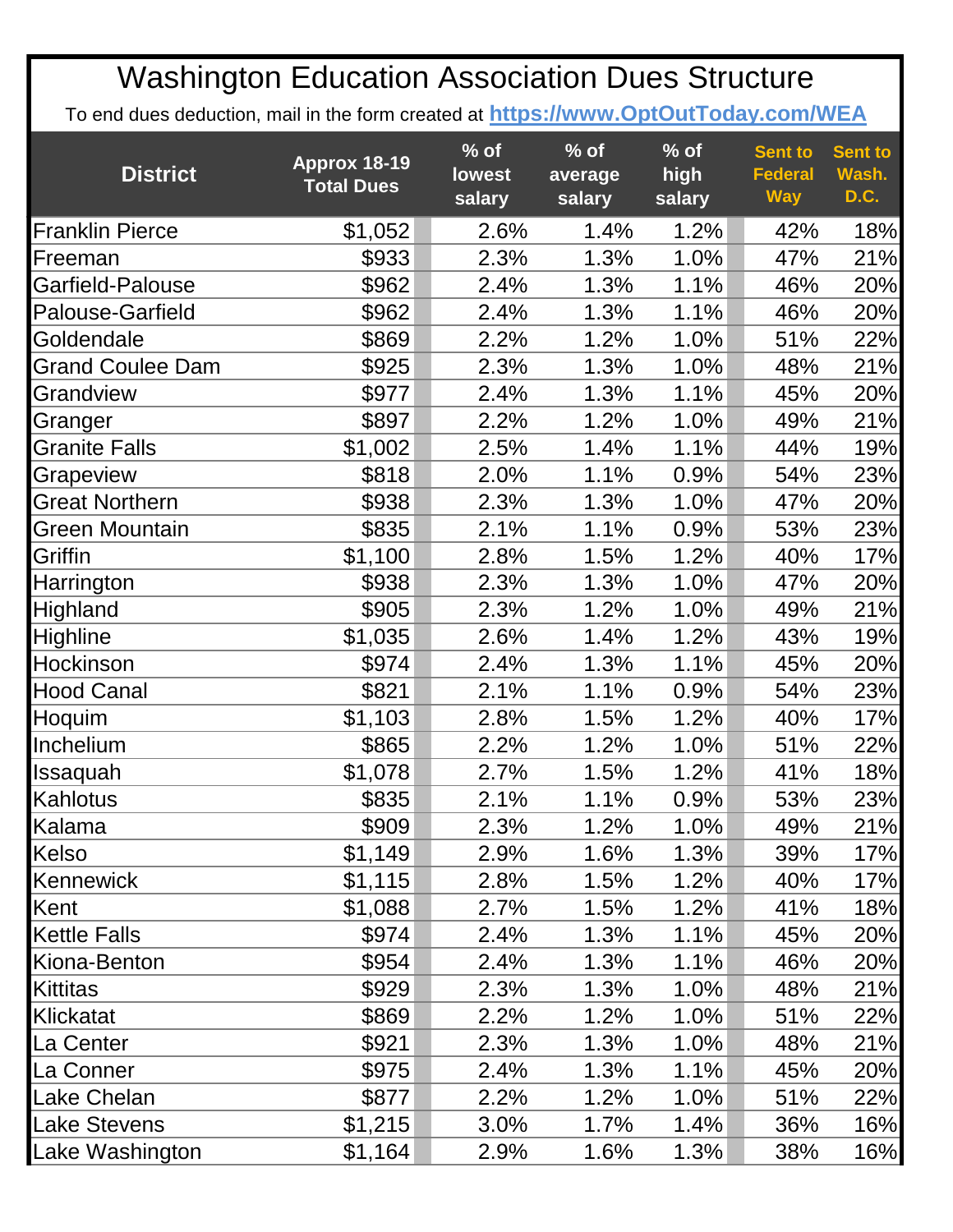| <b>District</b>            | Approx 18-19<br><b>Total Dues</b> | $%$ of<br><b>lowest</b><br>salary | $%$ of<br>average<br>salary | $%$ of<br>high<br>salary | <b>Sent to</b><br><b>Federal</b><br><b>Way</b> | <b>Sent to</b><br>Wash.<br>D.C. |
|----------------------------|-----------------------------------|-----------------------------------|-----------------------------|--------------------------|------------------------------------------------|---------------------------------|
| Lakewood                   | \$1,054                           | 2.6%                              | 1.4%                        | 1.2%                     | 42%                                            | 18%                             |
| Liberty                    | \$938                             | 2.3%                              | 1.3%                        | 1.0%                     | 47%                                            | 20%                             |
| Lind                       | \$838                             | 2.1%                              | 1.1%                        | 0.9%                     | 53%                                            | 23%                             |
| Longview                   | \$1,065                           | 2.7%                              | 1.5%                        | 1.2%                     | 42%                                            | 18%                             |
| Loon Lake                  | \$878                             | 2.2%                              | 1.2%                        | 1.0%                     | 50%                                            | 22%                             |
| Lopez Island               | \$1,114                           | 2.8%                              | 1.5%                        | 1.2%                     | 40%                                            | 17%                             |
| Lyle                       | \$869                             | 2.2%                              | 1.2%                        | 1.0%                     | 51%                                            | 22%                             |
| Lynden                     | \$982                             | 2.5%                              | 1.3%                        | 1.1%                     | 45%                                            | 20%                             |
| Mabton                     | \$1,049                           | 2.6%                              | 1.4%                        | 1.2%                     | 42%                                            | 18%                             |
| <b>Mansfield</b>           | \$895                             | 2.2%                              | 1.2%                        | 1.0%                     | 49%                                            | 21%                             |
| Manson                     | \$901                             | 2.3%                              | 1.2%                        | 1.0%                     | 49%                                            | 21%                             |
| Mary M Knight              | \$833                             | 2.1%                              | 1.1%                        | 0.9%                     | 53%                                            | 23%                             |
| Marysville                 | \$1,277                           | 3.2%                              | 1.7%                        | 1.4%                     | 35%                                            | 15%                             |
| <b>McCleary</b>            | \$940                             | 2.4%                              | 1.3%                        | 1.0%                     | 47%                                            | 20%                             |
| Mead                       | \$1,085                           | 2.7%                              | 1.5%                        | 1.2%                     | 41%                                            | 18%                             |
| <b>Medical Lake</b>        | \$878                             | 2.2%                              | 1.2%                        | 1.0%                     | 50%                                            | 22%                             |
| Mercer Island              | \$1,056                           | 2.6%                              | 1.4%                        | 1.2%                     | 42%                                            | 18%                             |
| Meridian                   | \$962                             | 2.4%                              | 1.3%                        | 1.1%                     | 46%                                            | 20%                             |
| <b>Methow Valley</b>       | \$889                             | 2.2%                              | 1.2%                        | 1.0%                     | 50%                                            | 22%                             |
| Mill A                     | \$835                             | 2.1%                              | 1.1%                        | 0.9%                     | 53%                                            | 23%                             |
| Monroe                     | \$1,132                           | 2.8%                              | 1.6%                        | 1.3%                     | 39%                                            | 17%                             |
| Montesano                  | \$1,032                           | 2.6%                              | 1.4%                        | 1.1%                     | 43%                                            | 19%                             |
| Morton                     | \$1,022                           | 2.6%                              | 1.4%                        | 1.1%                     | 43%                                            | 19%                             |
| Moses Lake                 | \$1,134                           | 2.8%                              | 1.6%                        | 1.3%                     | 39%                                            | 17%                             |
| <b>Mossyrock</b>           | \$1,028                           | 2.6%                              | 1.4%                        | 1.1%                     | 43%                                            | 19%                             |
| <b>Mount Adams</b>         | \$917                             | 2.3%                              | 1.3%                        | 1.0%                     | 48%                                            | 21%                             |
| <b>Mount Baker</b>         | \$1,042                           | 2.6%                              | 1.4%                        | 1.2%                     | 43%                                            | 18%                             |
| <b>Mount Vernon</b>        | \$1,191                           | 3.0%                              | 1.6%                        | 1.3%                     | 37%                                            | 16%                             |
| <b>Mukilteo</b>            | \$1,180                           | 3.0%                              | 1.6%                        | 1.3%                     | 38%                                            | 16%                             |
| <b>Naches Valley</b>       | \$929                             | 2.3%                              | 1.3%                        | 1.0%                     | 48%                                            | 21%                             |
| Napavine                   | \$942                             | 2.4%                              | 1.3%                        | 1.0%                     | 47%                                            | 20%                             |
| <b>Naselle Grays River</b> | \$873                             | 2.2%                              | 1.2%                        | 1.0%                     | 51%                                            | 22%                             |
| Nespelem                   | \$865                             | 2.2%                              | 1.2%                        | 1.0%                     | 51%                                            | 22%                             |
| <b>Newport</b>             | \$962                             | 2.4%                              | 1.3%                        | 1.1%                     | 46%                                            | 20%                             |
| Nine Mile Falls            | \$998                             | 2.5%                              | 1.4%                        | 1.1%                     | 44%                                            | 19%                             |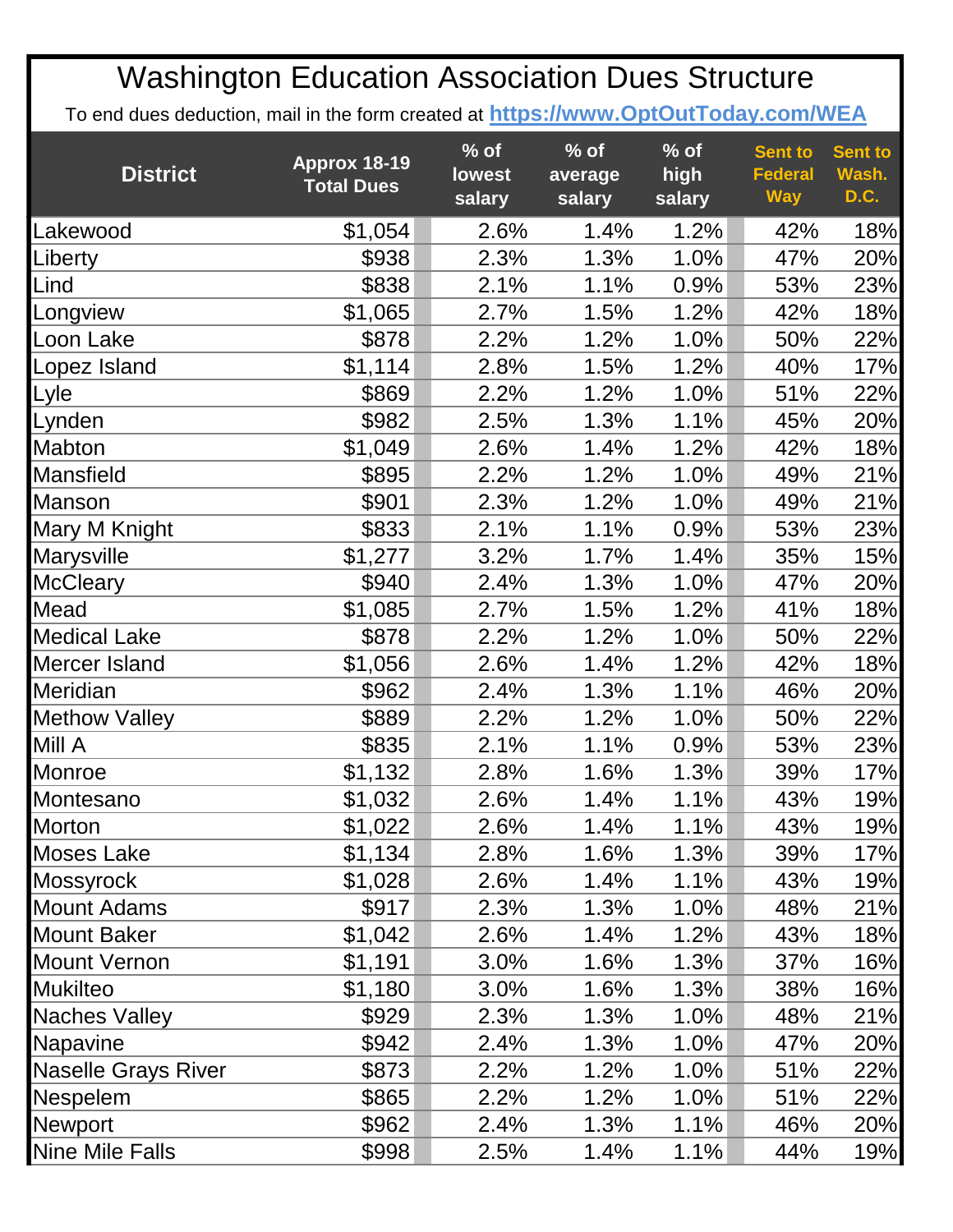| <b>District</b>    | Approx 18-19<br><b>Total Dues</b> | $\frac{9}{6}$ of<br><b>lowest</b><br>salary | $%$ of<br>average<br>salary | $%$ of<br>high<br>salary | <b>Sent to</b><br><b>Federal</b><br><b>Way</b> | <b>Sent to</b><br>Wash.<br>D.C. |
|--------------------|-----------------------------------|---------------------------------------------|-----------------------------|--------------------------|------------------------------------------------|---------------------------------|
| Nooksack Valley    | \$928                             | 2.3%                                        | 1.3%                        | 1.0%                     | 48%                                            | 21%                             |
| North Beach        | \$1,064                           | 2.7%                                        | 1.5%                        | 1.2%                     | 42%                                            | 18%                             |
| North Franklin     | \$907                             | 2.3%                                        | 1.2%                        | 1.0%                     | 49%                                            | 21%                             |
| North Kitsap       | \$1,194                           | 3.0%                                        | 1.6%                        | 1.3%                     | 37%                                            | 16%                             |
| North Mason        | \$965                             | 2.4%                                        | 1.3%                        | 1.1%                     | 46%                                            | 20%                             |
| <b>North River</b> | \$969                             | 2.4%                                        | 1.3%                        | 1.1%                     | 46%                                            | 20%                             |
| North Thurston     | \$1,212                           | 3.0%                                        | 1.7%                        | 1.3%                     | 37%                                            | 16%                             |
| Northport          | \$865                             | 2.2%                                        | 1.2%                        | 1.0%                     | 51%                                            | 22%                             |
| Northshore         | \$1,146                           | 2.9%                                        | 1.6%                        | 1.3%                     | 39%                                            | 17%                             |
| Oak Harbor         | \$1,152                           | 2.9%                                        | 1.6%                        | 1.3%                     | 38%                                            | 17%                             |
| Oakesdale          | \$818                             | 2.0%                                        | 1.1%                        | 0.9%                     | 54%                                            | 23%                             |
| <b>Oakville</b>    | \$1,040                           | 2.6%                                        | 1.4%                        | 1.2%                     | 43%                                            | 18%                             |
| Ocean Beach        | \$1,028                           | 2.6%                                        | 1.4%                        | 1.1%                     | 43%                                            | 19%                             |
| Ocosta             | \$980                             | 2.5%                                        | 1.3%                        | 1.1%                     | 45%                                            | 20%                             |
| Odessa             | \$842                             | 2.1%                                        | 1.2%                        | 0.9%                     | 53%                                            | 23%                             |
| Okanogan           | \$897                             | 2.2%                                        | 1.2%                        | 1.0%                     | 49%                                            | 21%                             |
| Olympia            | \$1,201                           | 3.0%                                        | 1.6%                        | 1.3%                     | 37%                                            | 16%                             |
| Omak               | \$985                             | 2.5%                                        | 1.3%                        | 1.1%                     | 45%                                            | 19%                             |
| Onalaska           | \$968                             | 2.4%                                        | 1.3%                        | 1.1%                     | 46%                                            | 20%                             |
| Orcas              | \$1,030                           | 2.6%                                        | 1.4%                        | 1.1%                     | 43%                                            | 19%                             |
| Orondo             | \$817                             | 2.0%                                        | 1.1%                        | 0.9%                     | 54%                                            | 24%                             |
| Oroville           | \$846                             | 2.1%                                        | 1.2%                        | 0.9%                     | 52%                                            | 23%                             |
| Orting             | \$947                             | 2.4%                                        | 1.3%                        | 1.1%                     | 47%                                            | 20%                             |
| Othello            | \$919                             | 2.3%                                        | 1.3%                        | 1.0%                     | 48%                                            | 21%                             |
| Pasco              | \$1,111                           | 2.8%                                        | 1.5%                        | 1.2%                     | 40%                                            | 17%                             |
| Pateros            | \$853                             | 2.1%                                        | 1.2%                        | 0.9%                     | 52%                                            | 23%                             |
| Pe Ell             | \$1,040                           | 2.6%                                        | 1.4%                        | 1.2%                     | 43%                                            | 18%                             |
| Peninsula          | \$1,073                           | 2.7%                                        | 1.5%                        | 1.2%                     | 41%                                            | 18%                             |
| Pioneer            | \$821                             | 2.1%                                        | 1.1%                        | 0.9%                     | 54%                                            | 23%                             |
| Port Angeles       | \$929                             | 2.3%                                        | 1.3%                        | 1.0%                     | 48%                                            | 21%                             |
| Port Townsend      | \$985                             | 2.5%                                        | 1.3%                        | 1.1%                     | 45%                                            | 19%                             |
| <b>Prescott</b>    | \$859                             | 2.1%                                        | 1.2%                        | $1.0\%$                  | 52%                                            | 22%                             |
| Prosser            | \$835                             | 2.1%                                        | 1.1%                        | 0.9%                     | 53%                                            | 23%                             |
| Pullman            | \$908                             | 2.3%                                        | 1.2%                        | 1.0%                     | 49%                                            | 21%                             |
| Puyallup           | \$1,027                           | 2.6%                                        | 1.4%                        | 1.1%                     | 43%                                            | 19%                             |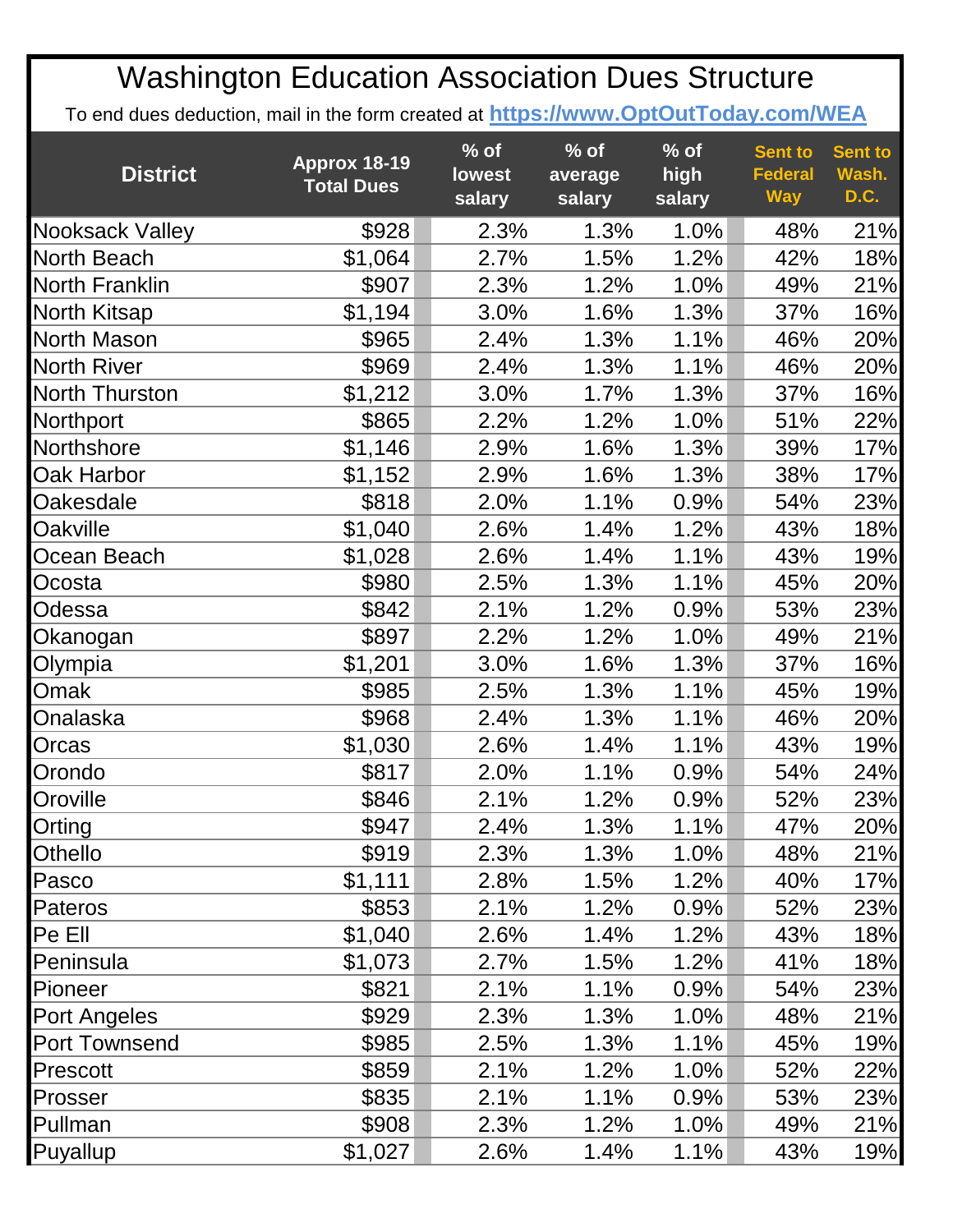| <b>District</b>      | <b>Approx 18-19</b><br><b>Total Dues</b> | $%$ of<br><b>lowest</b><br>salary | $%$ of<br>average<br>salary | $%$ of<br>high<br>salary | <b>Sent to</b><br><b>Federal</b><br><b>Way</b> | <b>Sent to</b><br>Wash.<br>D.C. |
|----------------------|------------------------------------------|-----------------------------------|-----------------------------|--------------------------|------------------------------------------------|---------------------------------|
| Queets-Clearwater    | \$785                                    | 2.0%                              | 1.1%                        | 0.9%                     | 56%                                            | 24%                             |
| Quilcene             | \$869                                    | 2.2%                              | 1.2%                        | 1.0%                     | 51%                                            | 22%                             |
| <b>Quinault Lake</b> | \$980                                    | 2.5%                              | 1.3%                        | 1.1%                     | 45%                                            | 20%                             |
| Quincy               | \$934                                    | 2.3%                              | 1.3%                        | 1.0%                     | 47%                                            | 21%                             |
| Rainier              | \$1,046                                  | 2.6%                              | 1.4%                        | 1.2%                     | 42%                                            | 18%                             |
| Raymond              | \$960                                    | 2.4%                              | 1.3%                        | 1.1%                     | 46%                                            | 20%                             |
| Reardan-Edwall       | \$854                                    | 2.1%                              | 1.2%                        | 0.9%                     | 52%                                            | 22%                             |
| Renton               | \$1,054                                  | 2.6%                              | 1.4%                        | 1.2%                     | 42%                                            | 18%                             |
| Republic             | \$878                                    | 2.2%                              | 1.2%                        | 1.0%                     | 50%                                            | 22%                             |
| Richland             | \$1,040                                  | 2.6%                              | 1.4%                        | 1.2%                     | 43%                                            | 18%                             |
| Ridgefield           | \$952                                    | 2.4%                              | 1.3%                        | 1.1%                     | 47%                                            | 20%                             |
| <b>Ritzville</b>     | \$878                                    | 2.2%                              | 1.2%                        | 1.0%                     | 50%                                            | 22%                             |
| <b>Riverside</b>     | \$1,058                                  | 2.6%                              | 1.4%                        | 1.2%                     | 42%                                            | 18%                             |
| <b>Riverview</b>     | \$1,006                                  | 2.5%                              | 1.4%                        | 1.1%                     | 44%                                            | 19%                             |
| Rochester            | \$1,032                                  | 2.6%                              | 1.4%                        | 1.1%                     | 43%                                            | 19%                             |
| Rosalia              | \$951                                    | 2.4%                              | 1.3%                        | 1.1%                     | 47%                                            | 20%                             |
| Royal                | \$893                                    | 2.2%                              | 1.2%                        | 1.0%                     | 50%                                            | 22%                             |
| San Juan Island      | \$1,078                                  | 2.7%                              | 1.5%                        | 1.2%                     | 41%                                            | 18%                             |
| <b>Seattle</b>       | \$1,114                                  | 2.8%                              | 1.5%                        | 1.2%                     | 40%                                            | 17%                             |
| Sedro-Woolley        | \$1,162                                  | 2.9%                              | 1.6%                        | 1.3%                     | 38%                                            | 17%                             |
| Selah                | \$992                                    | 2.5%                              | 1.4%                        | 1.1%                     | 45%                                            | 19%                             |
| <b>Selkirk</b>       | \$906                                    | 2.3%                              | 1.2%                        | 1.0%                     | 49%                                            | 21%                             |
| Sequim               | \$900                                    | 2.3%                              | 1.2%                        | 1.0%                     | 49%                                            | 21%                             |
| Shelton              | \$1,148                                  | 2.9%                              | 1.6%                        | 1.3%                     | 39%                                            | 17%                             |
| <b>Shoreline</b>     | \$1,188                                  | 3.0%                              | 1.6%                        | 1.3%                     | 37%                                            | 16%                             |
| Skykomish            | \$1,063                                  | 2.7%                              | 1.5%                        | 1.2%                     | 42%                                            | 18%                             |
| Snohomish            | \$1,188                                  | 3.0%                              | 1.6%                        | 1.3%                     | 37%                                            | 16%                             |
| Snoqualmie           | \$1,092                                  | 2.7%                              | 1.5%                        | 1.2%                     | 41%                                            | 18%                             |
| Soap Lake            | \$985                                    | 2.5%                              | 1.3%                        | 1.1%                     | 45%                                            | 19%                             |
| South Bend           | \$940                                    | 2.4%                              | 1.3%                        | 1.0%                     | 47%                                            | 20%                             |
| South Kitsap         | \$1,113                                  | 2.8%                              | 1.5%                        | 1.2%                     | 40%                                            | 17%                             |
| South Whidbey        | \$982                                    | 2.5%                              | 1.3%                        | 1.1%                     | 45%                                            | 20%                             |
| Southside            | \$818                                    | 2.0%                              | 1.1%                        | 0.9%                     | 54%                                            | 23%                             |
| Spokane              | \$914                                    | 2.3%                              | 1.3%                        | 1.0%                     | 48%                                            | 21%                             |
| Sprague-Lamont       | \$818                                    | 2.0%                              | 1.1%                        | 0.9%                     | 54%                                            | 23%                             |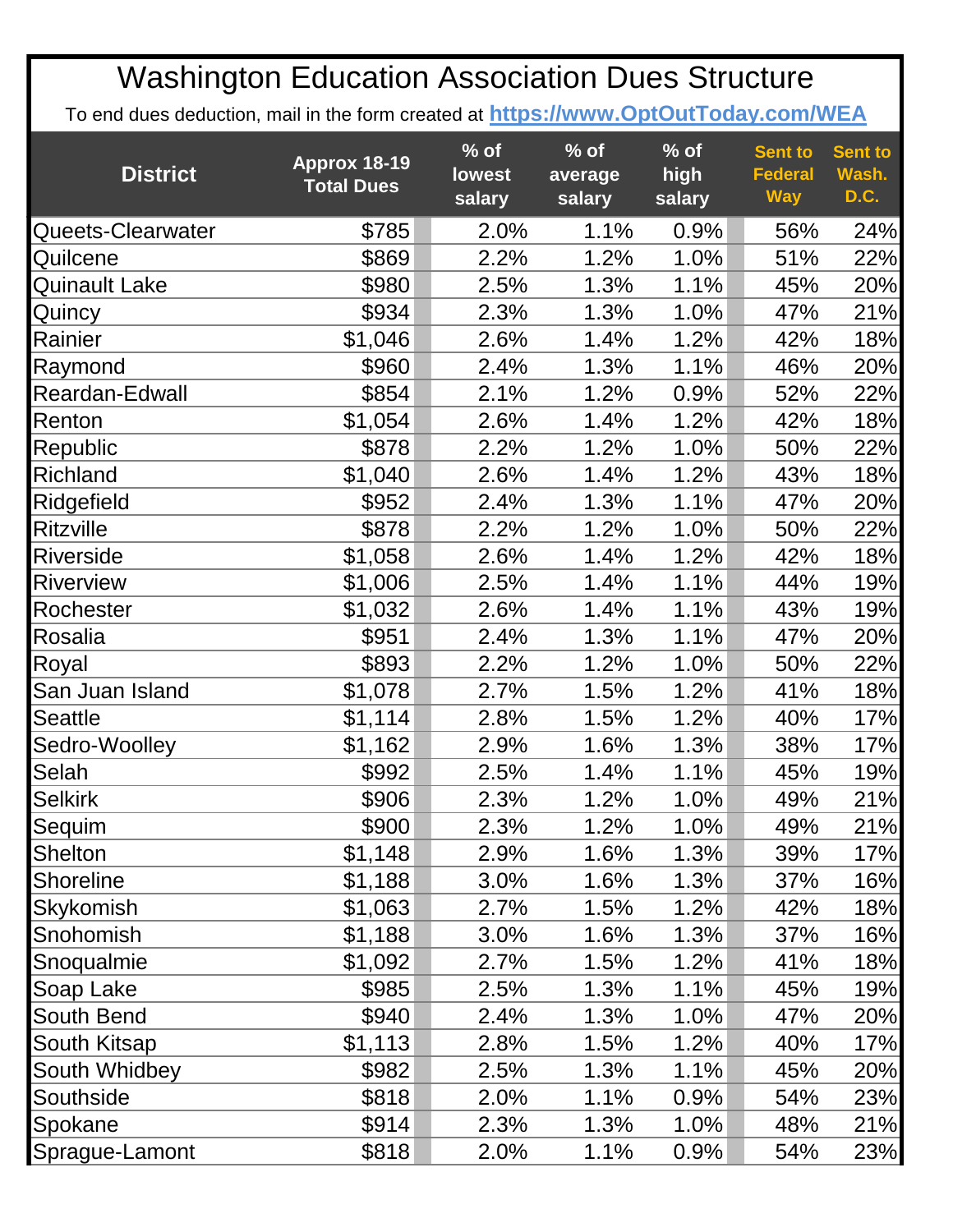| <b>District</b>         | Approx 18-19<br><b>Total Dues</b> | $%$ of<br><b>lowest</b><br>salary | $%$ of<br>average<br>salary | $%$ of<br>high<br>salary | <b>Sent to</b><br><b>Federal</b><br><b>Way</b> | <b>Sent to</b><br>Wash.<br>D.C. |
|-------------------------|-----------------------------------|-----------------------------------|-----------------------------|--------------------------|------------------------------------------------|---------------------------------|
| Stanwood                | \$1,227                           | 3.1%                              | 1.7%                        | 1.4%                     | 36%                                            | 16%                             |
| <b>Starbuck</b>         | \$775                             | 1.9%                              | 1.1%                        | 0.9%                     | 57%                                            | 25%                             |
| Steilacoom              | \$948                             | 2.4%                              | 1.3%                        | 1.1%                     | 47%                                            | 20%                             |
| Stevenson-Carson        | \$895                             | 2.2%                              | 1.2%                        | 1.0%                     | 49%                                            | 21%                             |
| Sultan                  | \$1,027                           | 2.6%                              | 1.4%                        | 1.1%                     | 43%                                            | 19%                             |
| Sumner                  | \$1,038                           | 2.6%                              | 1.4%                        | 1.2%                     | 43%                                            | 18%                             |
| Sunnyside               | \$979                             | 2.4%                              | 1.3%                        | 1.1%                     | 45%                                            | 20%                             |
| <b>Tacoma</b>           | \$1,009                           | 2.5%                              | 1.4%                        | 1.1%                     | 44%                                            | 19%                             |
| Taholah                 | \$1,027                           | 2.6%                              | 1.4%                        | 1.1%                     | 43%                                            | 19%                             |
| Tahoma                  | \$1,040                           | 2.6%                              | 1.4%                        | 1.2%                     | 43%                                            | 18%                             |
| Tekoa                   | \$818                             | 2.0%                              | 1.1%                        | 0.9%                     | 54%                                            | 23%                             |
| <b>Tenino</b>           | \$1,121                           | 2.8%                              | 1.5%                        | 1.2%                     | 40%                                            | 17%                             |
| Thorp                   | \$989                             | 2.5%                              | 1.4%                        | 1.1%                     | 45%                                            | 19%                             |
| Toledo                  | \$1,040                           | 2.6%                              | 1.4%                        | 1.2%                     | 43%                                            | 18%                             |
| Tonasket                | \$841                             | 2.1%                              | 1.2%                        | 0.9%                     | 53%                                            | 23%                             |
| Toppenish               | \$886                             | 2.2%                              | 1.2%                        | 1.0%                     | 50%                                            | 22%                             |
| <b>Touchet</b>          | \$835                             | 2.1%                              | 1.1%                        | 0.9%                     | 53%                                            | 23%                             |
| <b>Toutle Lake</b>      | \$969                             | 2.4%                              | 1.3%                        | 1.1%                     | 46%                                            | 20%                             |
| <b>Trout Lake</b>       | \$909                             | 2.3%                              | 1.2%                        | 1.0%                     | 49%                                            | 21%                             |
| Tukwila                 | \$1,062                           | 2.7%                              | 1.5%                        | 1.2%                     | 42%                                            | 18%                             |
| Tumwater                | \$1,209                           | 3.0%                              | 1.7%                        | 1.3%                     | 37%                                            | 16%                             |
| <b>Union Gap</b>        | \$941                             | 2.4%                              | 1.3%                        | 1.0%                     | 47%                                            | 20%                             |
| <b>University Place</b> | \$983                             | 2.5%                              | 1.3%                        | 1.1%                     | 45%                                            | 20%                             |
| Vancouver               | \$1,003                           | 2.5%                              | 1.4%                        | 1.1%                     | 44%                                            | 19%                             |
| Vashon Island           | \$960                             | 2.4%                              | 1.3%                        | 1.1%                     | 46%                                            | 20%                             |
| Wahkiakum               | \$889                             | 2.2%                              | 1.2%                        | 1.0%                     | 50%                                            | 22%                             |
| Wahluke                 | \$955                             | 2.4%                              | 1.3%                        | 1.1%                     | 46%                                            | 20%                             |
| Waitsburg               | \$835                             | 2.1%                              | 1.1%                        | 0.9%                     | 53%                                            | 23%                             |
| Walla Walla             | \$1,026                           | 2.6%                              | 1.4%                        | 1.1%                     | 43%                                            | 19%                             |
| Wapato                  | \$953                             | 2.4%                              | 1.3%                        | 1.1%                     | 46%                                            | 20%                             |
| Warden                  | \$946                             | 2.4%                              | 1.3%                        | 1.1%                     | 47%                                            | 20%                             |
| Washougal               | \$955                             | 2.4%                              | 1.3%                        | 1.1%                     | 46%                                            | 20%                             |
| Washtucna               | \$871                             | 2.2%                              | 1.2%                        | 1.0%                     | 51%                                            | 22%                             |
| Wellpinit               | \$878                             | 2.2%                              | 1.2%                        | 1.0%                     | 50%                                            | 22%                             |
| Wenatchee               | \$1,169                           | 2.9%                              | 1.6%                        | 1.3%                     | 38%                                            | 16%                             |